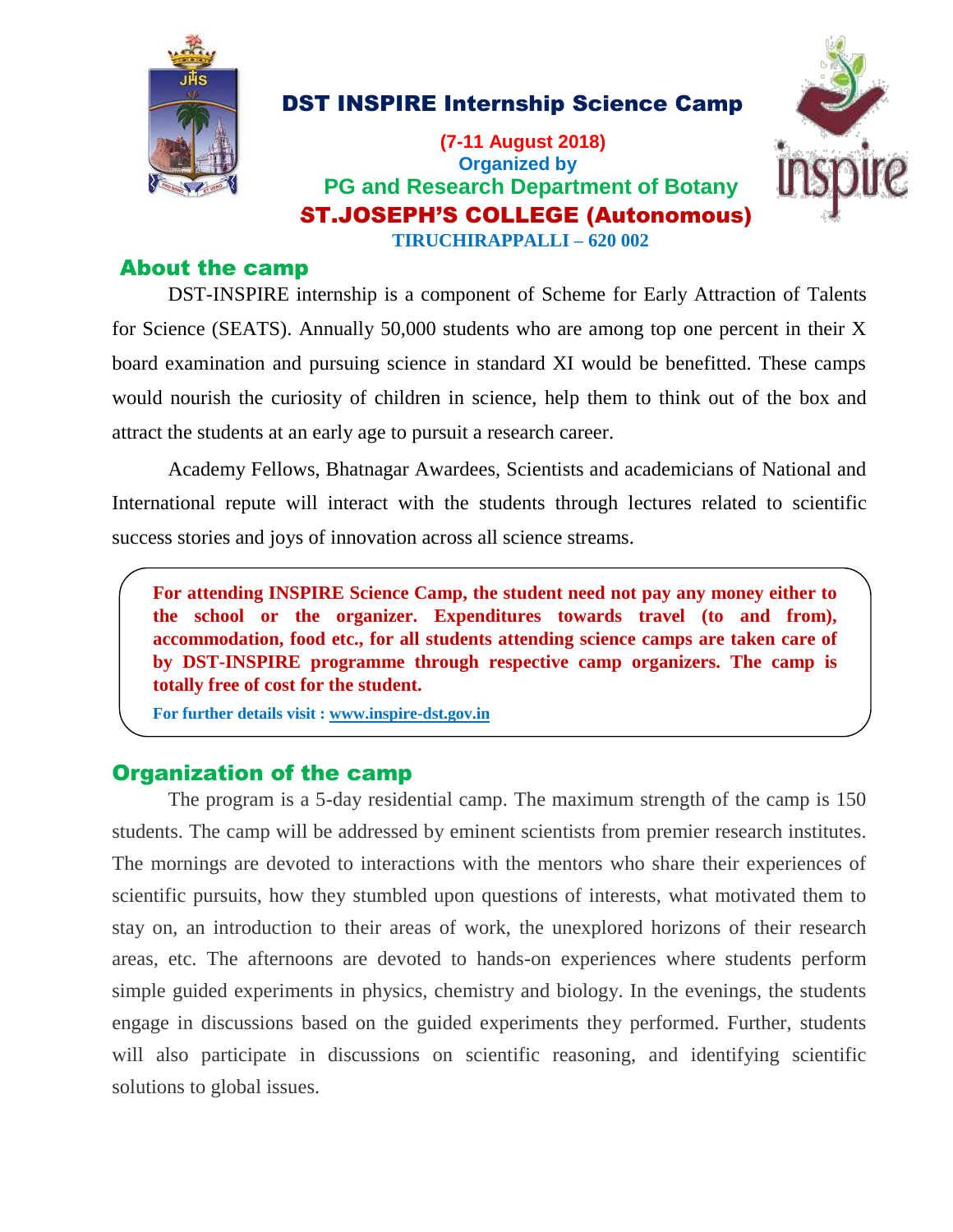## How to apply?

Interested eligible students should download the Student registration form the college website. The completed application with one passport size photo and an attested copy of the Class X mark sheet should be submitted to the respective Principal/Head of the Institute The Principal or Head of the Institute shall verify, endorse the student application form and send all applications in one single pack along with School Registration form to the Coordinator on or before **30th July 2018.**

The selected candidates list, final program schedule and other details will be displayed in the website (www.sjctni.edu).

### **Eligibility**

Students of Class XI who have secured more than 94% in Tamilnadu State Board or 95% in ICSE or A1 grade in CBSE in the 10th Board exam are eligible to participate. The applicants will be ranked according to their class X marks (in each boards separately) and will be selected for the camp.

## Important date

| Last date for Registration:                   | 30 July 2018         |
|-----------------------------------------------|----------------------|
| Intimation of Selected Candidates:            | 1 August 2018        |
| <b>Confirmation from Selected Candidates:</b> | 2 August 2018        |
| Camp Dates:                                   | $7 - 11$ August 2018 |

## For communication and further details:

Dr.T.Francis Xavier Co-ordinator DST-INSPIRE Internship Science Camp

Assistant Professor Department of Botany St.Joseph's College (Autonomous) Tiruchirappalli-620002 **Mobile: 9944073773, e-mail : mycofrancis@yahoo.co.in**